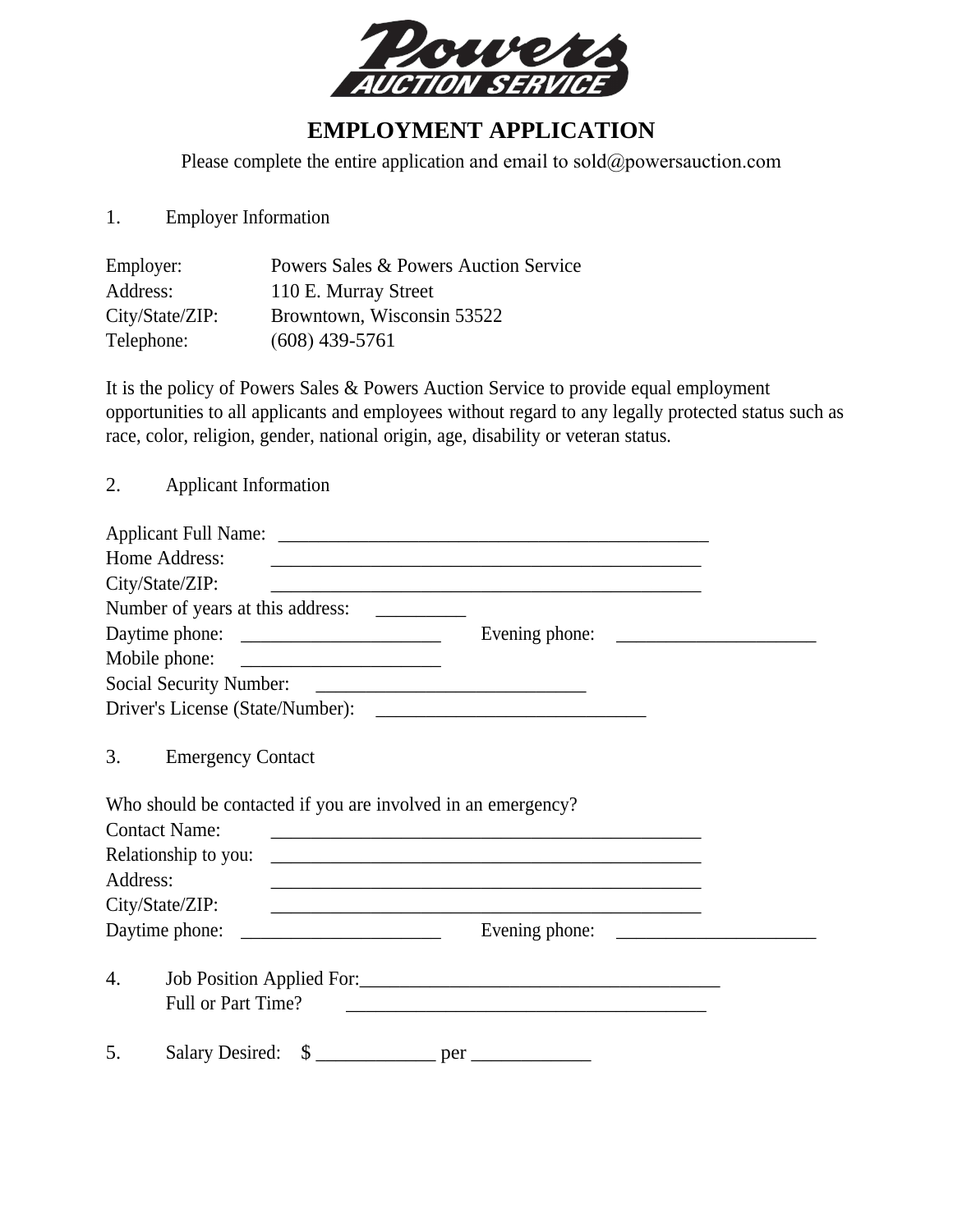| 6.        | Do you have any friends or relatives who work here? If yes, please list here:                                                                                                                                                                                                                                                                                                                                                                                       |  |  |
|-----------|---------------------------------------------------------------------------------------------------------------------------------------------------------------------------------------------------------------------------------------------------------------------------------------------------------------------------------------------------------------------------------------------------------------------------------------------------------------------|--|--|
| 7.        | Have you applied to our company previously? _______ Yes _______ No<br>If yes, when? $\qquad \qquad$                                                                                                                                                                                                                                                                                                                                                                 |  |  |
| 8.        | $\frac{1}{\sqrt{1-\frac{1}{\sqrt{1-\frac{1}{\sqrt{1-\frac{1}{\sqrt{1-\frac{1}{\sqrt{1-\frac{1}{\sqrt{1-\frac{1}{\sqrt{1-\frac{1}{\sqrt{1-\frac{1}{\sqrt{1-\frac{1}{\sqrt{1-\frac{1}{\sqrt{1-\frac{1}{\sqrt{1-\frac{1}{\sqrt{1-\frac{1}{\sqrt{1-\frac{1}{\sqrt{1-\frac{1}{\sqrt{1-\frac{1}{\sqrt{1-\frac{1}{\sqrt{1-\frac{1}{\sqrt{1-\frac{1}{\sqrt{1-\frac{1}{\sqrt{1-\frac{1}{\sqrt{1-\frac{1}{\sqrt{1-\frac{1}{\sqrt{1-\frac{1$<br>Are you at least 18 years old? |  |  |
| 9.        |                                                                                                                                                                                                                                                                                                                                                                                                                                                                     |  |  |
| 10.       | Are you willing to work any shift, including nights and weekends? ______ Yes ______ No<br>If no, please state any limitations:<br><u> 1989 - Johann Stoff, amerikansk politiker (d. 1989)</u>                                                                                                                                                                                                                                                                       |  |  |
| 11.       | If applicable, are you available to work overtime? ________ Yes _______ No                                                                                                                                                                                                                                                                                                                                                                                          |  |  |
| 12.       | If you are offered employment, when would you be available to begin work?                                                                                                                                                                                                                                                                                                                                                                                           |  |  |
| 13.       | If hired, are you able to submit proof that you are legally eligible for<br>employment in the United States? ______ Yes<br><b>Example 2</b> No                                                                                                                                                                                                                                                                                                                      |  |  |
| 14.       | Are you able to perform the essential functions of the job position you seek with<br>or without reasonable accommodation? _______ Yes<br><u>No</u>                                                                                                                                                                                                                                                                                                                  |  |  |
|           | What reasonable accommodation, if any, would you request?                                                                                                                                                                                                                                                                                                                                                                                                           |  |  |
| 15.       | <b>Applicant's Skills</b>                                                                                                                                                                                                                                                                                                                                                                                                                                           |  |  |
| ability.) | Check those skills that you have. List any other skills that may be useful for the job you are<br>seeking. Enter the number of years of experience, and circle the number which corresponds to<br>your ability for each particular skill. (One represents poor ability, while five represents exceptional                                                                                                                                                           |  |  |

|              |                                            |                     | Ability |
|--------------|--------------------------------------------|---------------------|---------|
|              |                                            |                     | or      |
| <b>Skill</b> |                                            | Years of Experience | Rating  |
|              | <b>Typing</b>                              |                     | 12345   |
|              | Microsoft Office Suite (Word, Excel, etc.) |                     | 12345   |
|              | Accounting/Bookkeeping                     |                     | 12345   |
|              | Answering telephones                       |                     | 12345   |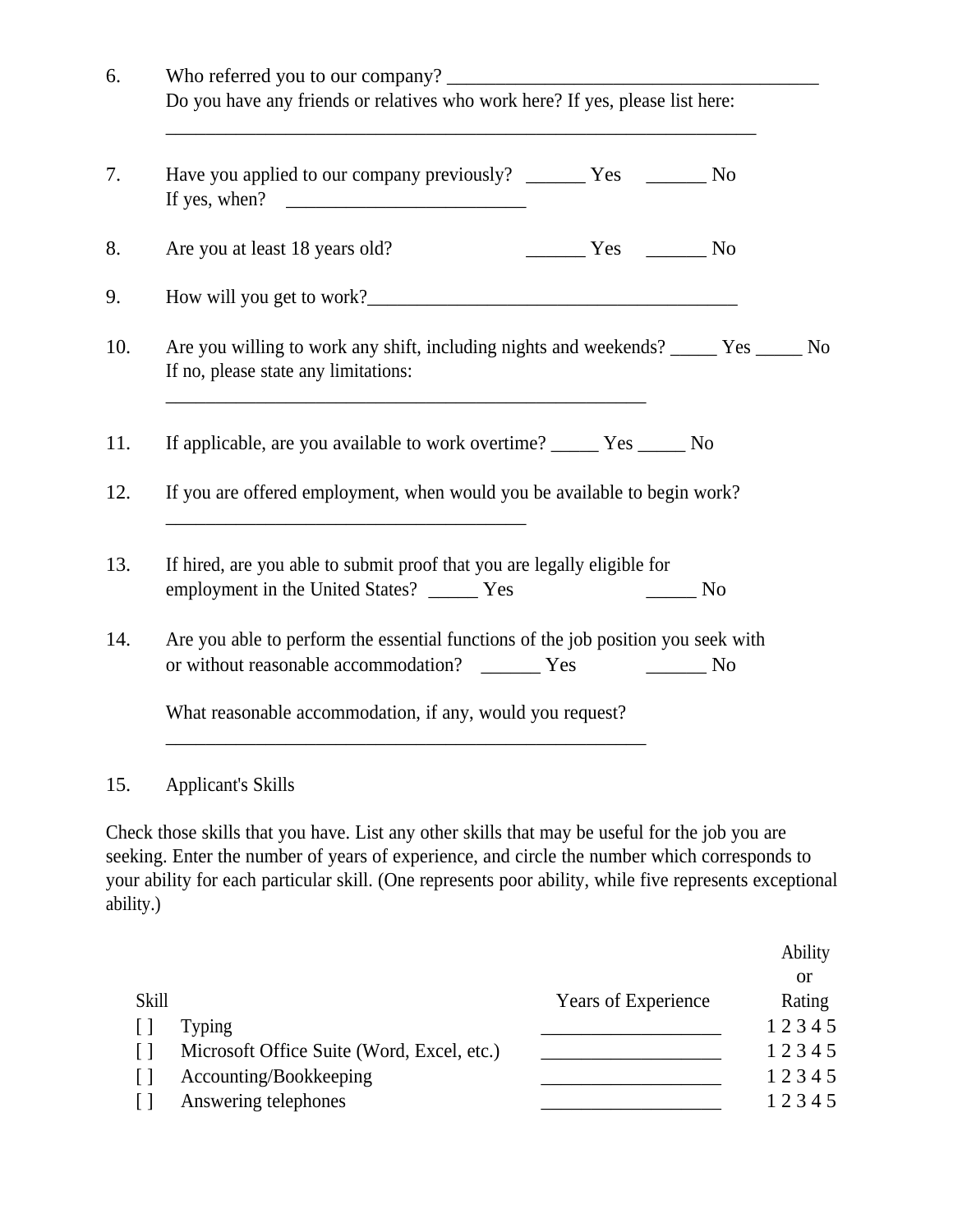| Filing                        | 12345 |
|-------------------------------|-------|
| Customer service              | 12345 |
| Farm Machinery                | 12345 |
| <b>Construction Equipment</b> | 12345 |
| <b>Forklift Operation</b>     | 12345 |
| <b>Telehandler Operation</b>  | 12345 |
|                               | 12345 |
|                               | 12345 |

16. Applicant Employment History

List your current or most recent employment first. Please list all jobs (including self-employment and military service) which you have held, beginning with the most recent, and list and explain any gaps in employment. If additional space is needed, continue on the back page of this application.

| <b>Employer Name:</b>                                                                                                                      |
|--------------------------------------------------------------------------------------------------------------------------------------------|
| <b>Supervisor Name:</b>                                                                                                                    |
| Address:                                                                                                                                   |
| City/State/ZIP:                                                                                                                            |
| <b>Job Duties:</b><br><u> 1980 - Johann John Stone, markin fan it ferstjer fan it ferstjer fan it ferstjer fan it ferstjer fan it fers</u> |
| Reason for Leaving:                                                                                                                        |
| Dates of Employment (Month/Year):                                                                                                          |
|                                                                                                                                            |
| <b>Employer Name:</b>                                                                                                                      |
| <b>Supervisor Name:</b>                                                                                                                    |
| Address:                                                                                                                                   |
| City/State/ZIP:                                                                                                                            |
| <b>Job Duties:</b>                                                                                                                         |
| Reason for Leaving:<br><u> 1980 - Jan James, Amerikaansk politiker (* 1905)</u>                                                            |
| Dates of Employment (Month/Year):                                                                                                          |
|                                                                                                                                            |
| <b>Employer Name:</b><br><u> 1989 - Johann John Stone, mars et al. (1989)</u>                                                              |
| <b>Supervisor Name:</b>                                                                                                                    |
| Address:                                                                                                                                   |
| City/State/ZIP:                                                                                                                            |
| <b>Job Duties:</b>                                                                                                                         |
| Reason for Leaving:                                                                                                                        |
| Dates of Employment (Month/Year):                                                                                                          |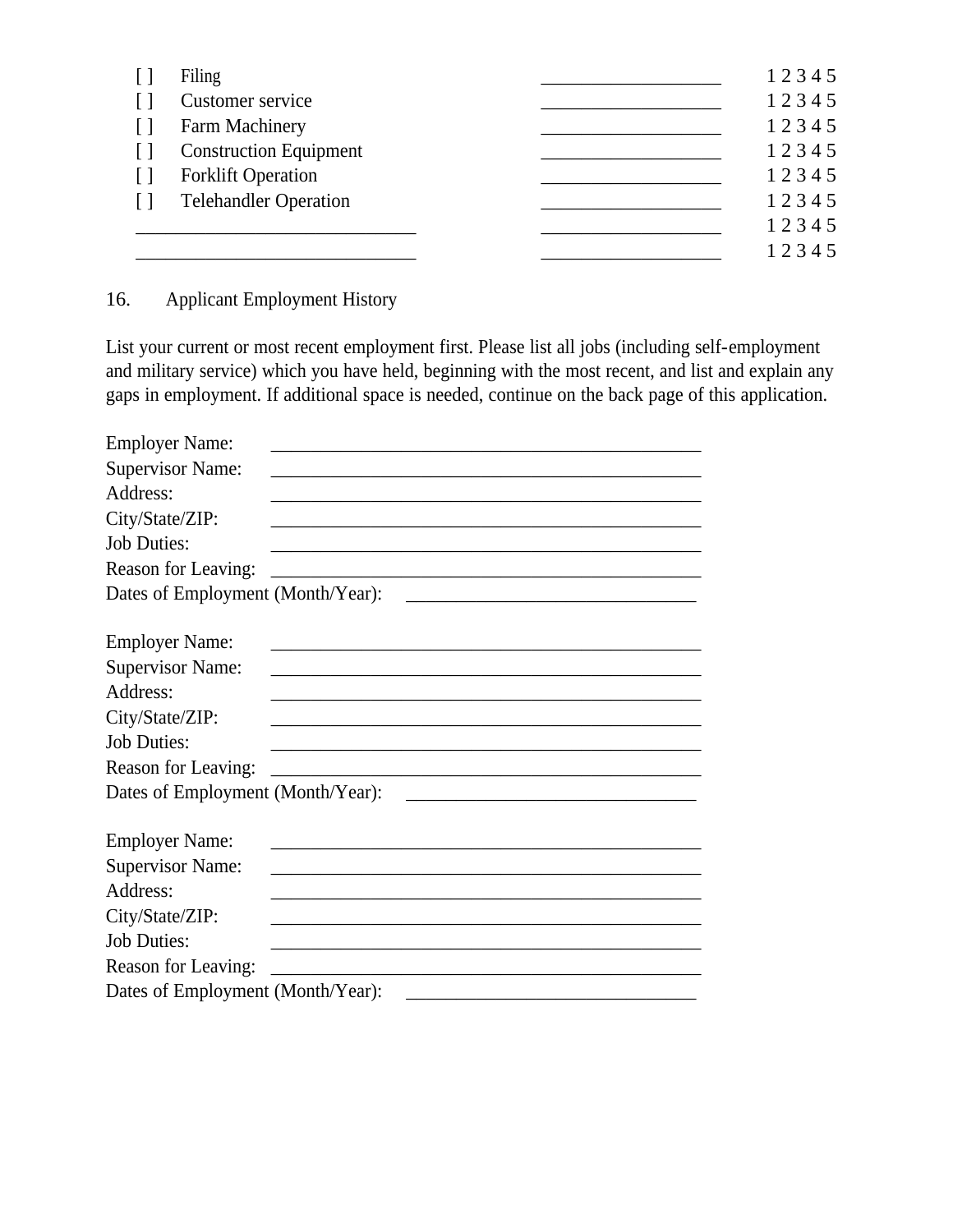## 17. Applicant's Education and Training

| College/University Name and Address                                                                                         |  |                                                                                    |
|-----------------------------------------------------------------------------------------------------------------------------|--|------------------------------------------------------------------------------------|
|                                                                                                                             |  | If yes, degree(s) received:                                                        |
| High School/GED Name and Address                                                                                            |  |                                                                                    |
|                                                                                                                             |  |                                                                                    |
| Other Training (graduate, technical, vocational):                                                                           |  |                                                                                    |
|                                                                                                                             |  | Please indicate any current professional licenses or certifications that you hold: |
| Awards, Honors, Special Achievements:                                                                                       |  |                                                                                    |
| <b>Military Service:</b><br>$\frac{1}{\sqrt{1-\frac{1}{2}}}\text{Yes } \frac{1}{\sqrt{1-\frac{1}{2}}}\text{No }$<br>Branch: |  | <u> 2002 - Johann John Stein, Amerikaansk politiker (d. 2002)</u>                  |
| 18. References                                                                                                              |  |                                                                                    |
|                                                                                                                             |  | List any two non-relatives who would be willing to provide a reference for you.    |
| Name:<br>Address:<br>City/State/ZIP:<br>Telephone:<br>Relationship:                                                         |  |                                                                                    |
| Name:<br>Address:<br>City/State/ZIP:<br>Telephone:<br>Relationship:                                                         |  |                                                                                    |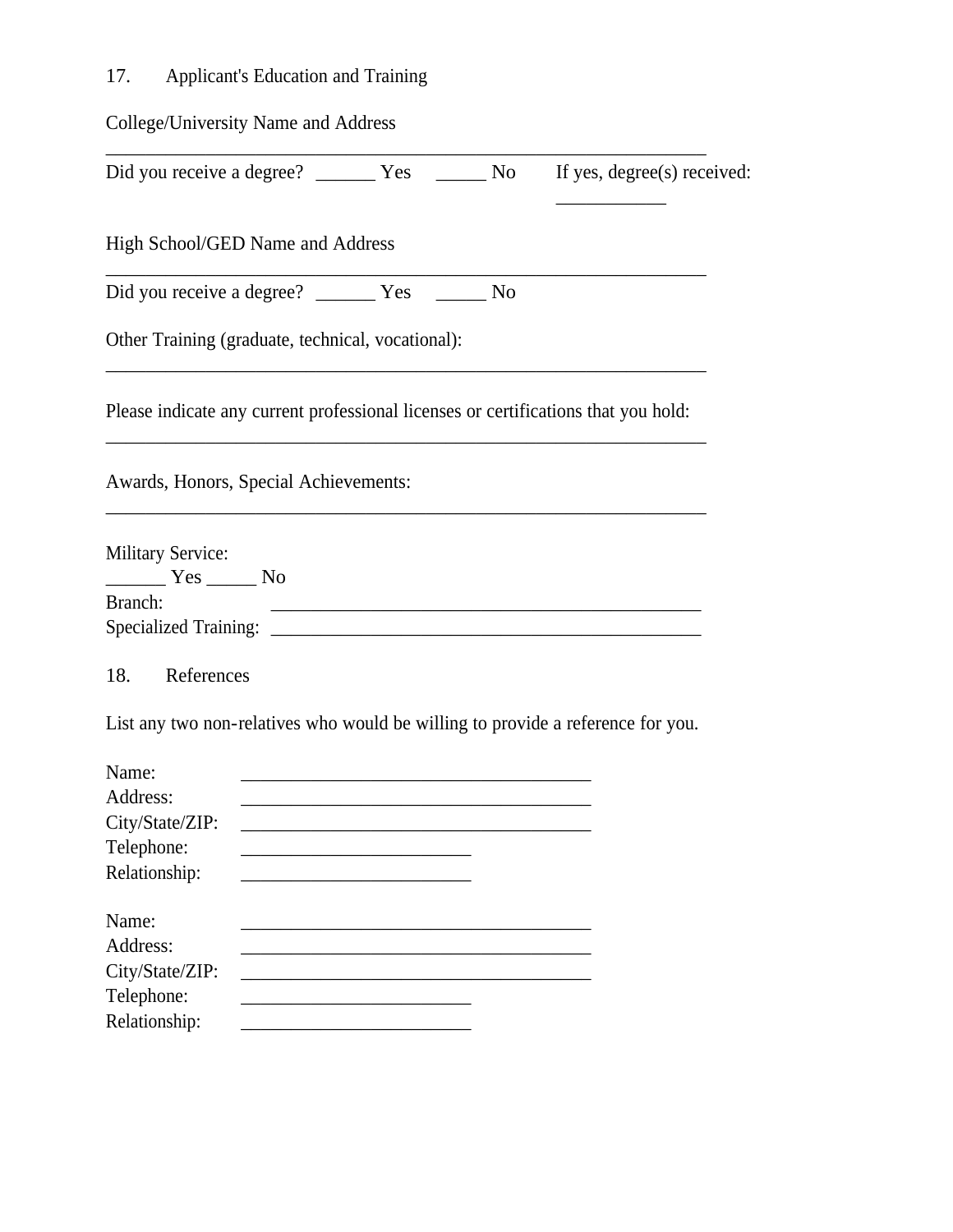19. Please provide any other information that you believe should be considered, including whether you are bound by any agreement with any current employer:

\_\_\_\_\_\_\_\_\_\_\_\_\_\_\_\_\_\_\_\_\_\_\_\_\_\_\_\_\_\_\_\_\_\_\_\_\_\_\_\_\_\_\_\_\_\_\_\_\_\_\_\_\_\_\_\_\_\_\_\_

\_\_\_\_\_\_\_\_\_\_\_\_\_\_\_\_\_\_\_\_\_\_\_\_\_\_\_\_\_\_\_\_\_\_\_\_\_\_\_\_\_\_\_\_\_\_\_\_\_\_\_\_\_\_\_\_\_\_\_\_